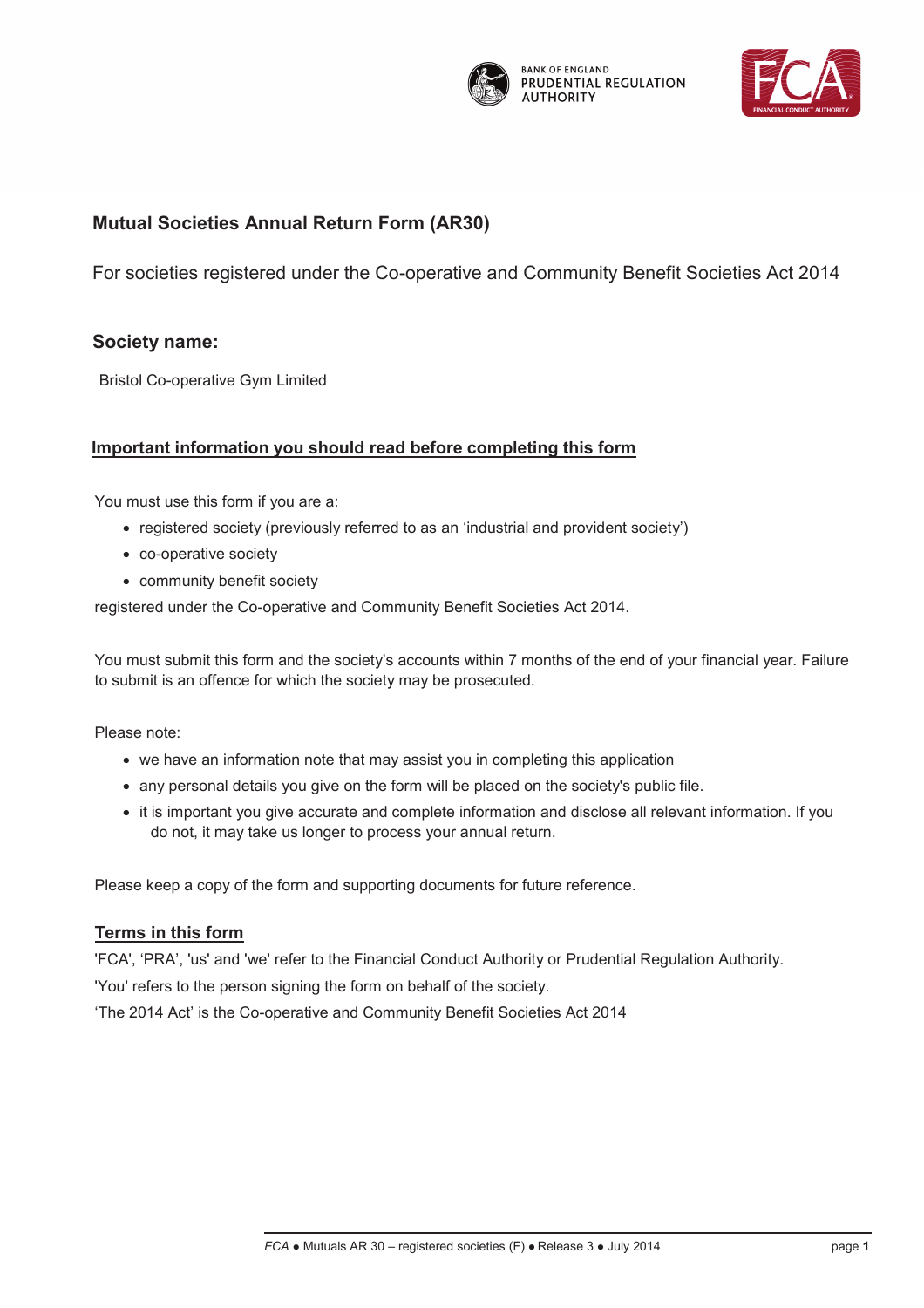

**BANK OF ENGLAND** PRUDENTIAL REGULATION **AUTHORITY** 



# **Mutual Societies Annual Return Mutual Societies Annual Return Form (AR30)**

**AR 30 –and Provident Societies**  For societies registered under the Co-operative and Community Benefit Societies Act 2014

# **Filling in the form**

- **1** If you are using your computer to complete the form:
	- use the TAB key to move from question to question and press SHIFT TAB to move back to the previous question; and
	- · print the completed form and arrange for it to be signed by all relevant individuals.
- **2** If you are filling in the form by hand:
	- use black ink;
	- write clearly; and
	- · arrange for it to be signed and dated by all relevant individuals.
- **3** If you make a mistake, cross it out and initial the changes; do not use correction fluid.
- **4** If you:
	- · leave a question blank;
	- do not get the form signed; or
	- do not attach the required supporting information

without telling us why, we will treat the application as incomplete. This will increase the time taken to assess your application.

**5** If there is not enough space on the form, you may use separate sheets of paper. Clearly mark each separate sheet of paper with the relevant question number. Any separate sheets should be signed by the signatories to the form.

#### **6 Email a scanned copy of the signed form and supporting documents to**

#### **mutualsannrtns@fca.org.uk**

or send it by post to:

Mutuals Team Financial Conduct Authority 25 The North Colonnade Canary Wharf LONDON E14 5HS

#### **7.** Please make sure you include:

- this form
- a set of printed accounts signed by two members and the secretary (3 signatures in total)
- an audit report or accountant's report where required; and
- any supporting documents.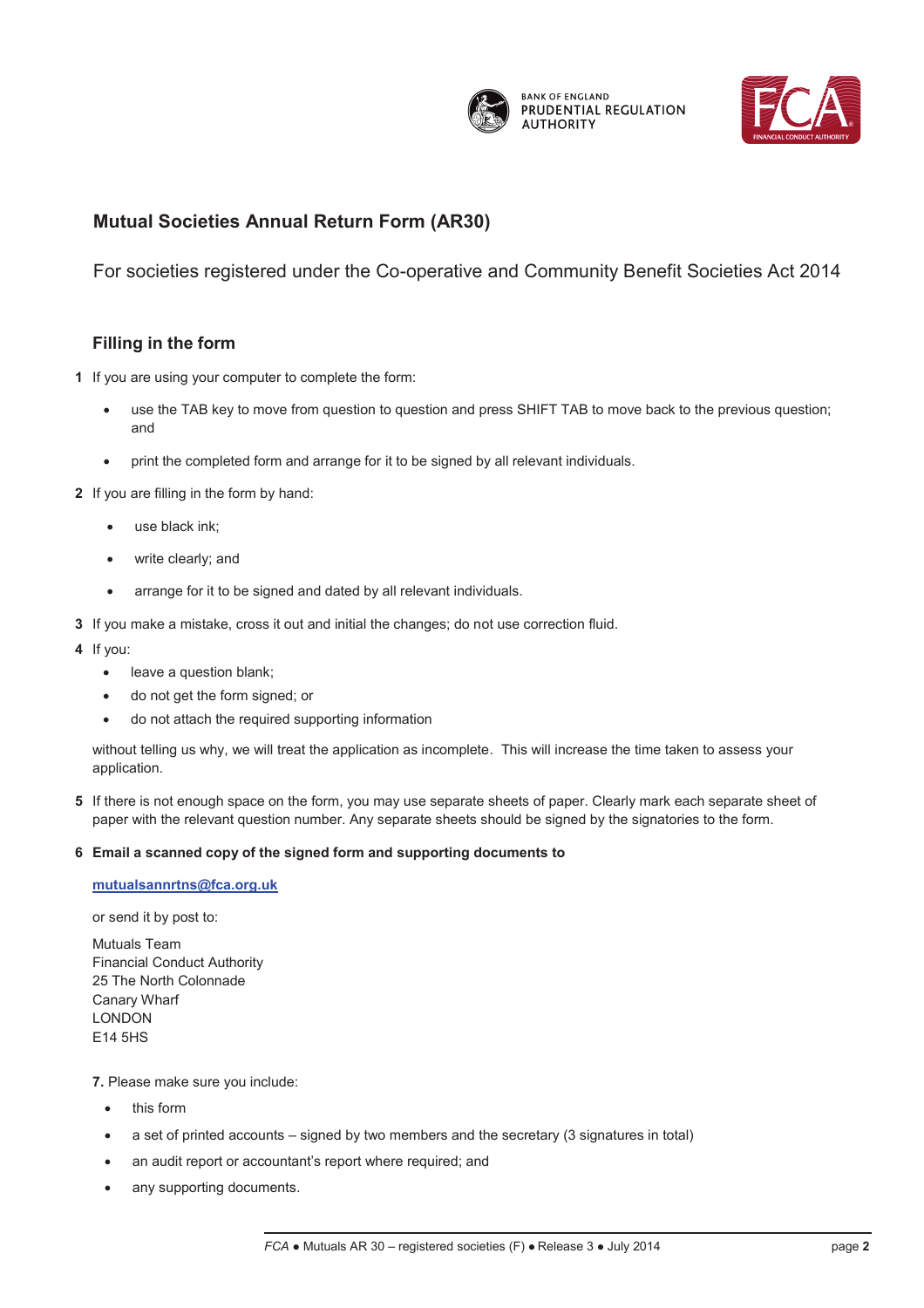# 1 **Details of society**

#### **1.1 Details of the society**

| Register number              | RS004395                          |
|------------------------------|-----------------------------------|
| Registered office<br>address | 13 Perry Street<br><b>Bristol</b> |
| Postcode                     | <b>BS5 0SY</b>                    |

#### **1.2 Year end date (dd/mm/yyyy)**

| See Note 1.2 |          |   |               |  |  |
|--------------|----------|---|---------------|--|--|
|              | $\Omega$ | 2 | $\mathcal{L}$ |  |  |

#### **Committee of management**

If you are a club you do not need to give a year of birth in questions 1.3-1.6. The names of the members of the Committee at the date on which the return is signed should be entered below in BLOCK CAPITALS.

#### **1.3 Details of Chairman**

| Name                                              | N/A  |
|---------------------------------------------------|------|
| <b>Address</b>                                    |      |
|                                                   |      |
| Postcode                                          |      |
| Year of birth                                     | уууу |
| Business occupation<br>and other<br>directorships |      |

#### **1.4 Details of Treasurer**

| Name                                              | Rachel Hahn                      |
|---------------------------------------------------|----------------------------------|
| Address                                           | 91 Clay Bottom<br><b>Bristol</b> |
| Postcode                                          | <b>BS57HB</b>                    |
| Year of birth                                     | 1987                             |
| Business occupation<br>and other<br>directorships | <b>Social Worker</b>             |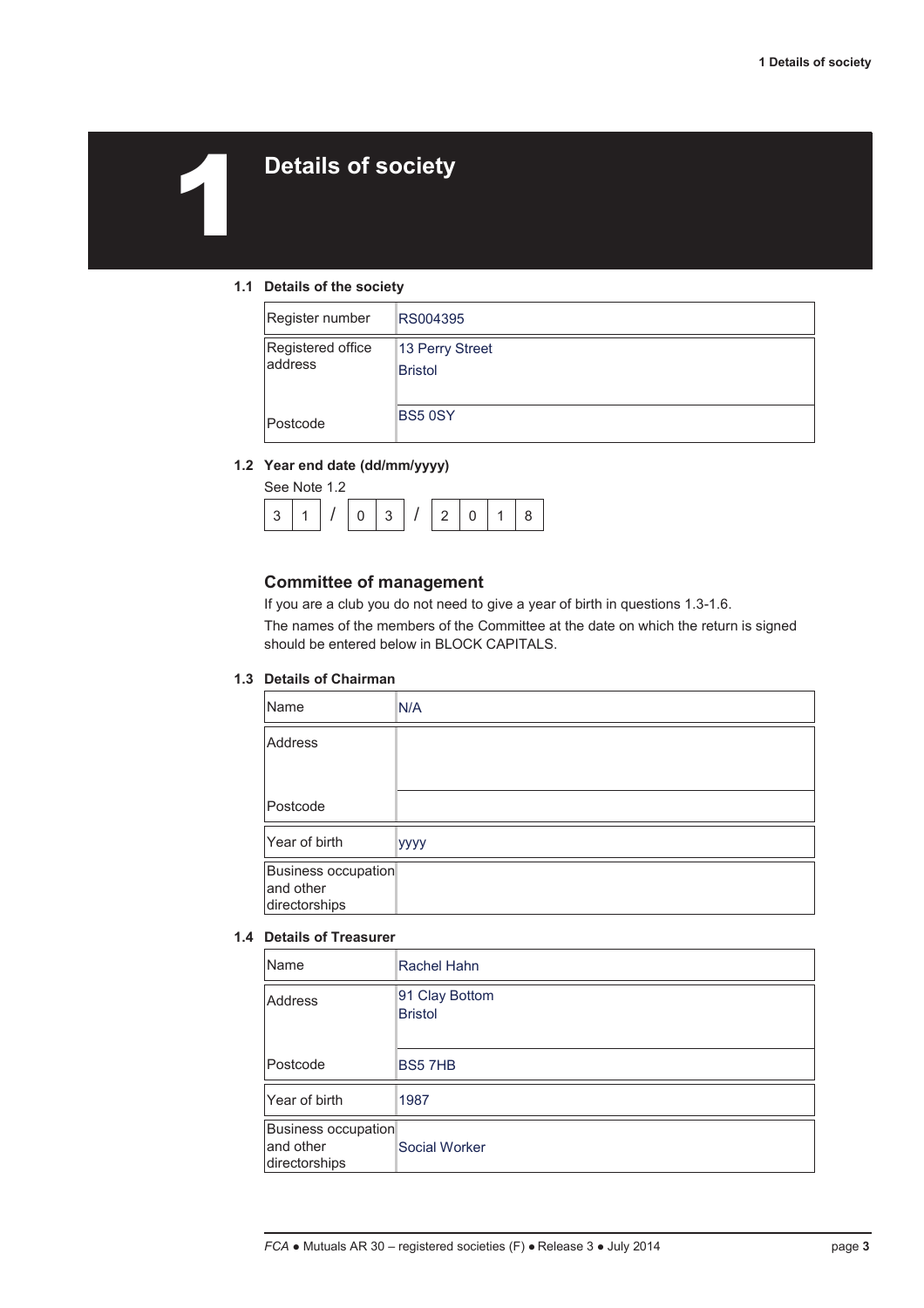#### **1.5 Details of Secretary**

| Name                                              | <b>Guy Lochhead</b>               |
|---------------------------------------------------|-----------------------------------|
| Address                                           | 13 Perry Street<br><b>Bristol</b> |
| Postcode                                          | <b>BS5 0SY</b>                    |
| Year of birth                                     | 1989                              |
| Business occupation<br>and other<br>directorships | <b>Weightlifting Coach</b>        |

#### **1.6 Details of Members of the Committee**

| <b>Name</b>   | <b>Address</b>                       | Year of<br>birth | <b>Business</b><br>occupation<br>and other<br>directorships |
|---------------|--------------------------------------|------------------|-------------------------------------------------------------|
| Samantha Cole | 13 Colston Road,<br>Bristol, BS5 6AA | 1978             | Psychologist                                                |
| Leila Gamaz   | 13 Perry Street,<br>Bristol, BS5 0SY | 1989             | Note-taker                                                  |
|               |                                      | уууу             |                                                             |
|               |                                      | уууу             |                                                             |
|               |                                      | уууу             |                                                             |
|               |                                      | уууу             |                                                             |

Please use separate sheets of paper if you need more space, following the instructions provided in section 5 above.

Please indicate how many separate sheets of paper you have used

N/A

## **Please continue, answering all questions.**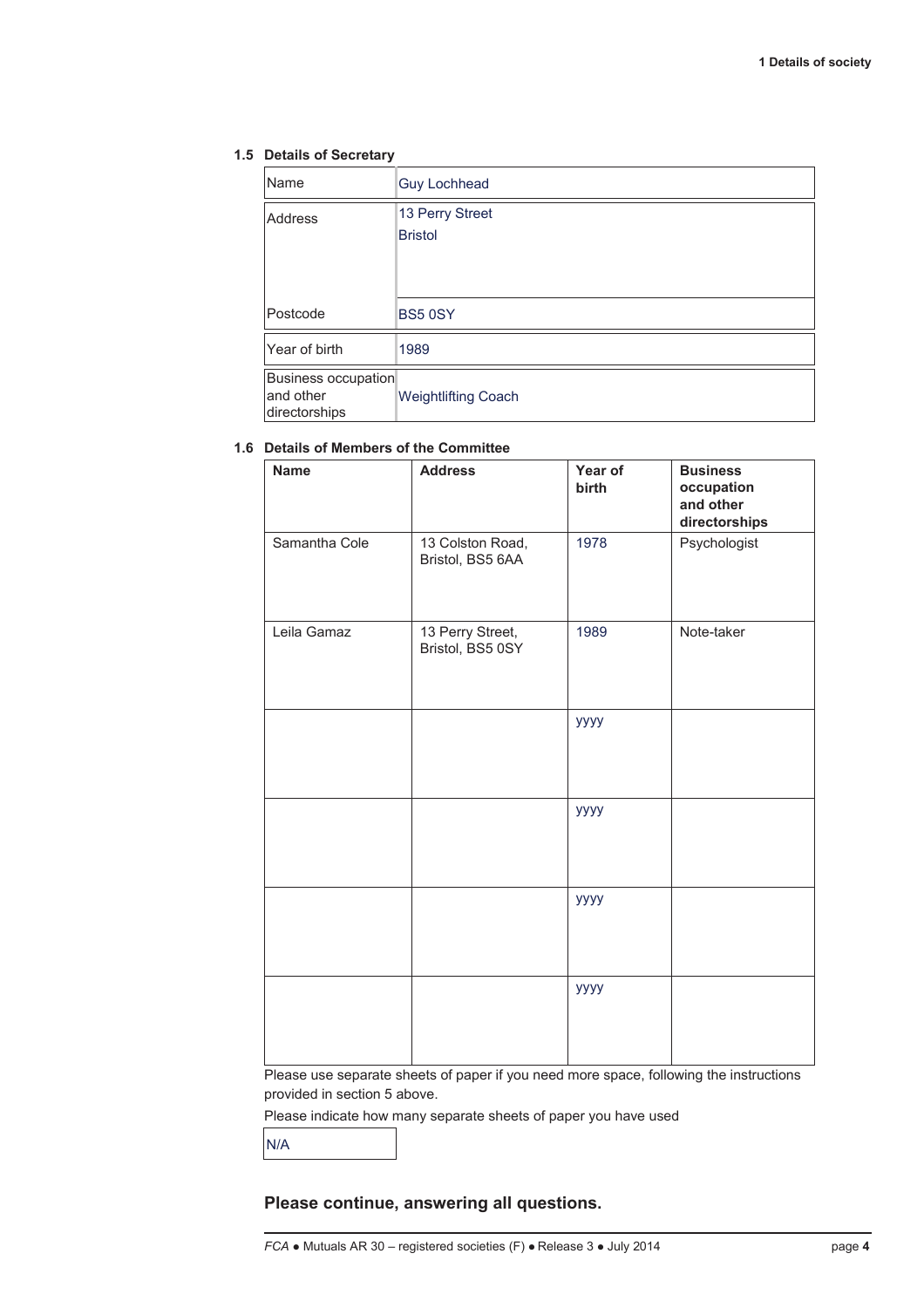**1.7 Are any members of the society's committee disqualified as directors under the Company Director Disqualification Act 1986?** 

 $\boxtimes$  No

- $\Box$  Yes
- **1.8 Does the society carry out any activity which is regulated under the Financial Services and Markets Act 2000?** (e.g. accepting deposits in a form other than withdrawable shares; offering insurance products; undertaking residential mortgage business). If 'yes' please state the society's Financial Services Register firm reference number

|--|--|

| -- |
|----|
|----|

Financial Services Register firm reference number

- **1.9 Is the society a subsidiary of another society?** 
	- $\boxtimes$  No
	- $\Box$  Yes

 **1.10 Does the society have one or more subsidiaries?** 

- $\boxtimes$  No
- $\Box$  Yes
- **1.11 Is the society currently accepted by the HM Revenue and Customs as a charity for tax purposes?** 
	- $\boxtimes$  No
	- □ Yes

Please confirm you have attached a copy of the letter from HM Revenue and Customs confirming charitable tax status:

 $\Box$  Yes

 **1.12 Is this society a charity registered with the Office of the Scottish Charity Regulator (OSCR)?** 

|--|--|

 $\Box$  Yes  $\rightarrow$  provide your Scottish Charity number below

#### **1.13 Is the society registered with one of the following (please tick)?**

 $\Box$  Homes and Communities Agency

- $\Box$  The Welsh Ministers
- Scottish Housing Regulator

If so, please provide your register number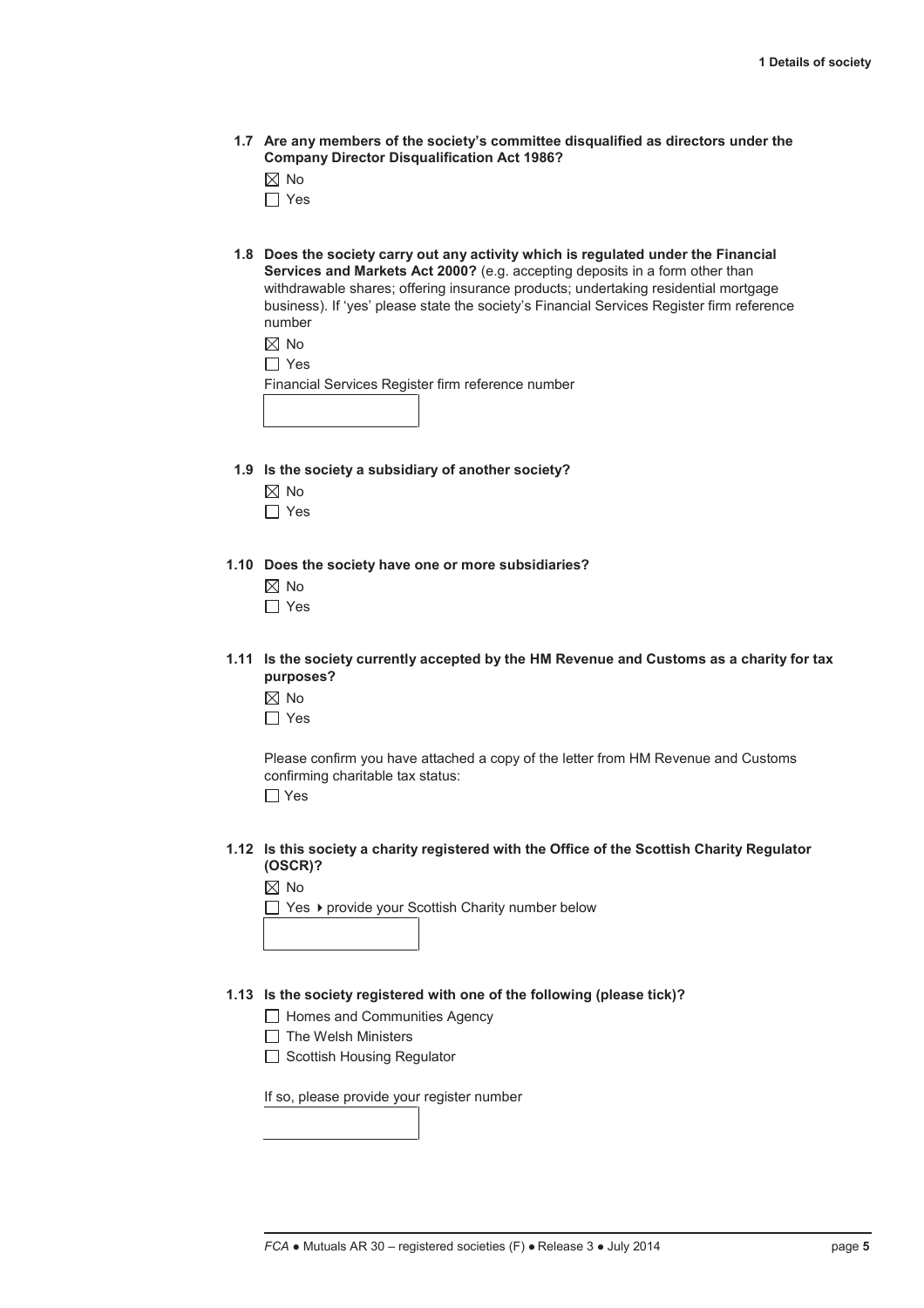**All societies must answer the following questions:** 

- · if a **bona fide co-operative society** go to question 1.14
- · if **existing for the benefit of the community** go to question 1.19

#### **Bona fide co-operative society**

 **1.14 How did members benefit from the business, industry or trade of the society during the year?** 

Members improved their health, strength and fitness. They also learned new skills from the varied workshops we put on, as well as through the voluntary work they do in order to help run the gym. Additionally, many new social connections and friendships have been made through the gym.

# **1.15 Is membership of the society required to obtain the benefits offered by it?**  □ Yes

- $\boxtimes$  No
- **1.16 In what way did members participate in an ongoing basis in the society's primary business during the year?**

We held four general meetings as well as many other meetings for smaller sub-groups to handle specific issues they were interested in - marketing, local connections, working with specific demographics etc.

#### **1.17 How did members democratically control the society?**

Alongside our regular meetings, we use the online decision-making platform Loomio to conduct polls and discuss ideas.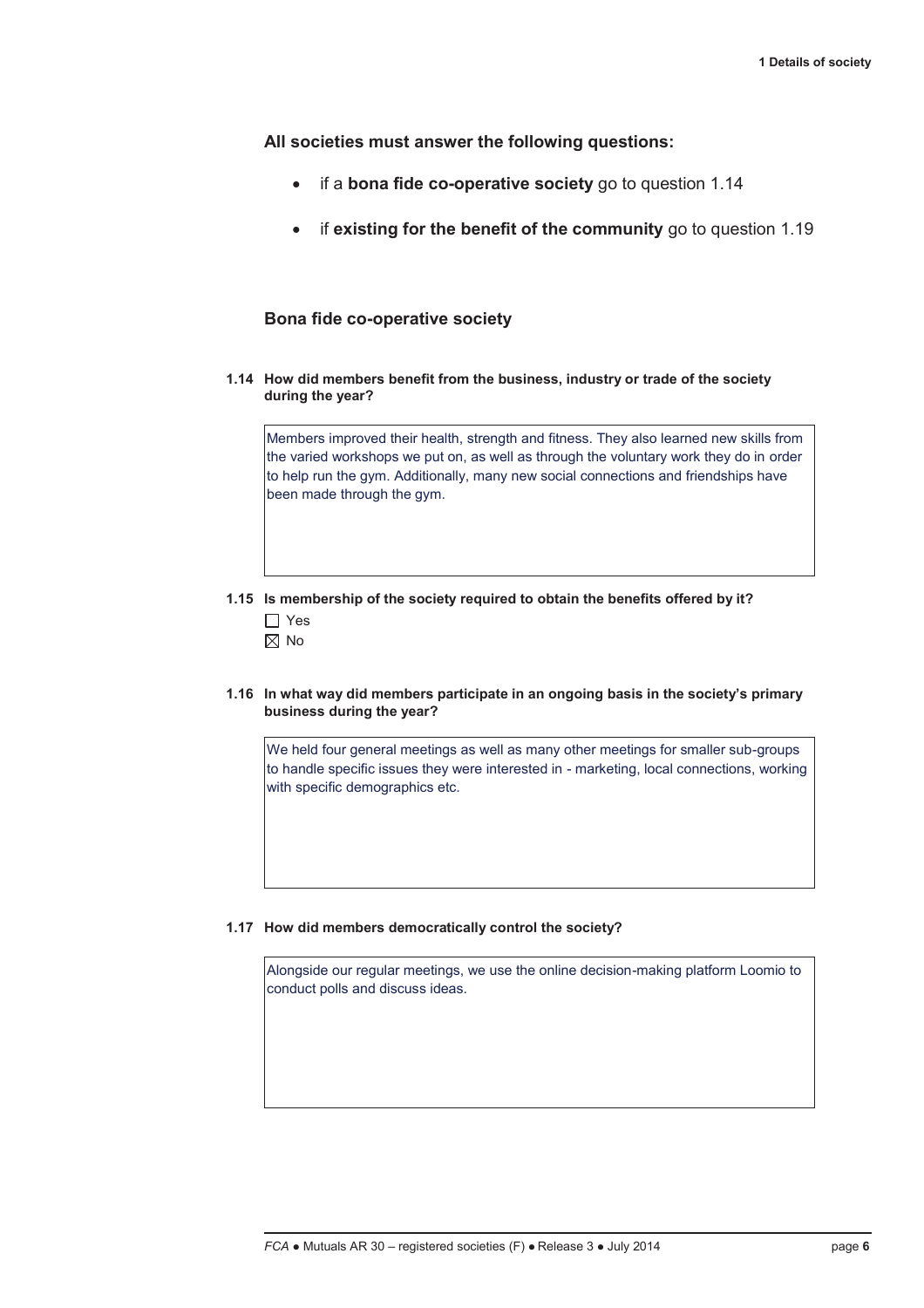#### **1.18 How did the society use any surplus/profit?**

If the society distributed the surplus/profit to members please explain how this was done.

We used some profit to buy some equipment we wanted, but most of it is being used to build a reserve of two months' running costs.

Please use separate sheets of paper if you need more space (see section 5 above) Please indicate how many separate sheets of paper you have used.

N/A

**Continue to 2.1**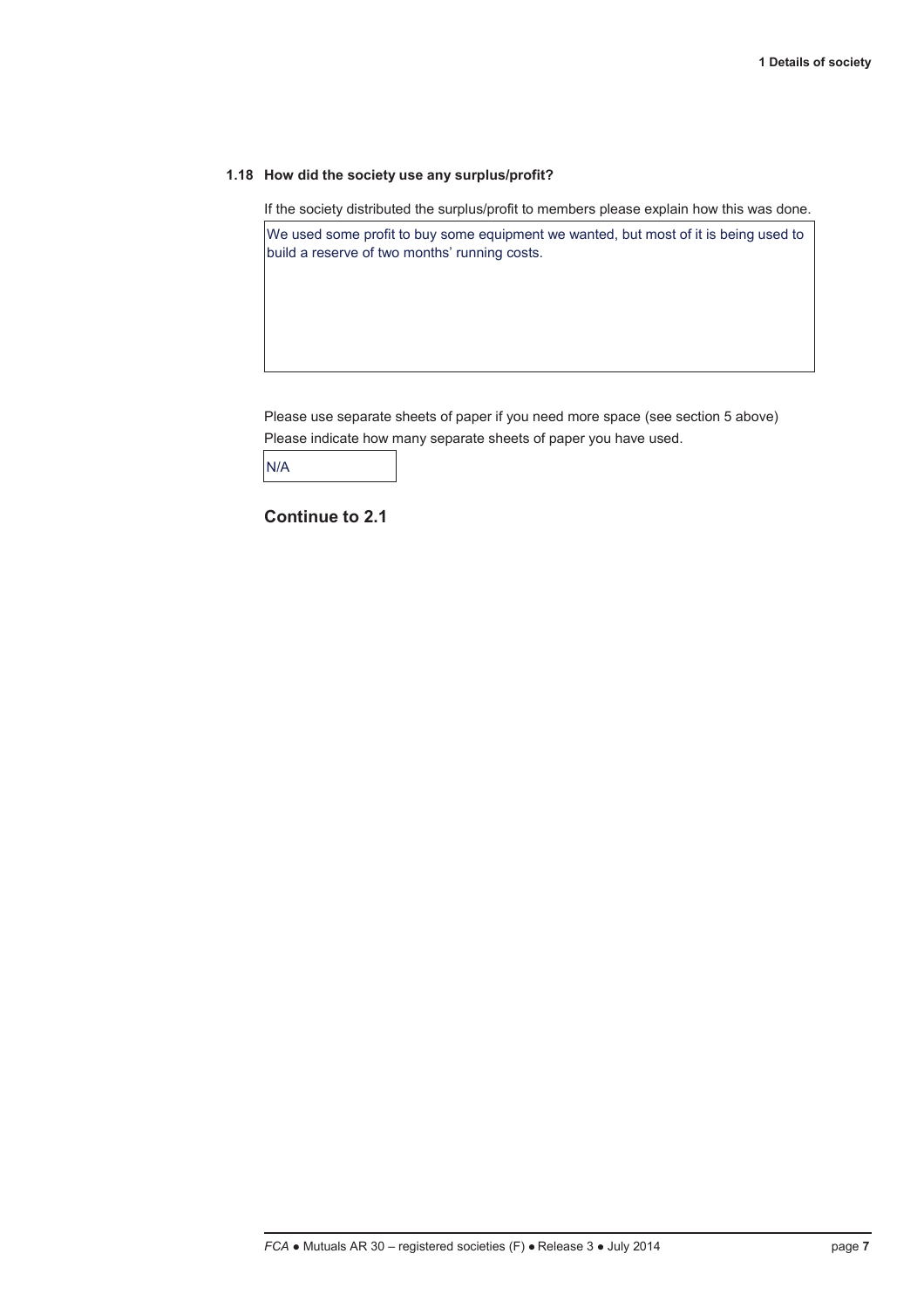## **Community benefit society**

 $\overline{\phantom{a}}$ 

 **1.19 Who are the community the society benefited?** 

#### **1.20 How did the society benefit that community during the year?**

#### **1.21 How did the society use any surplus/profit?**

Please use separate sheets of paper if you need more space (see section 5 above). Please indicate how many separate sheets of paper you have used.

**Continue to 2.1**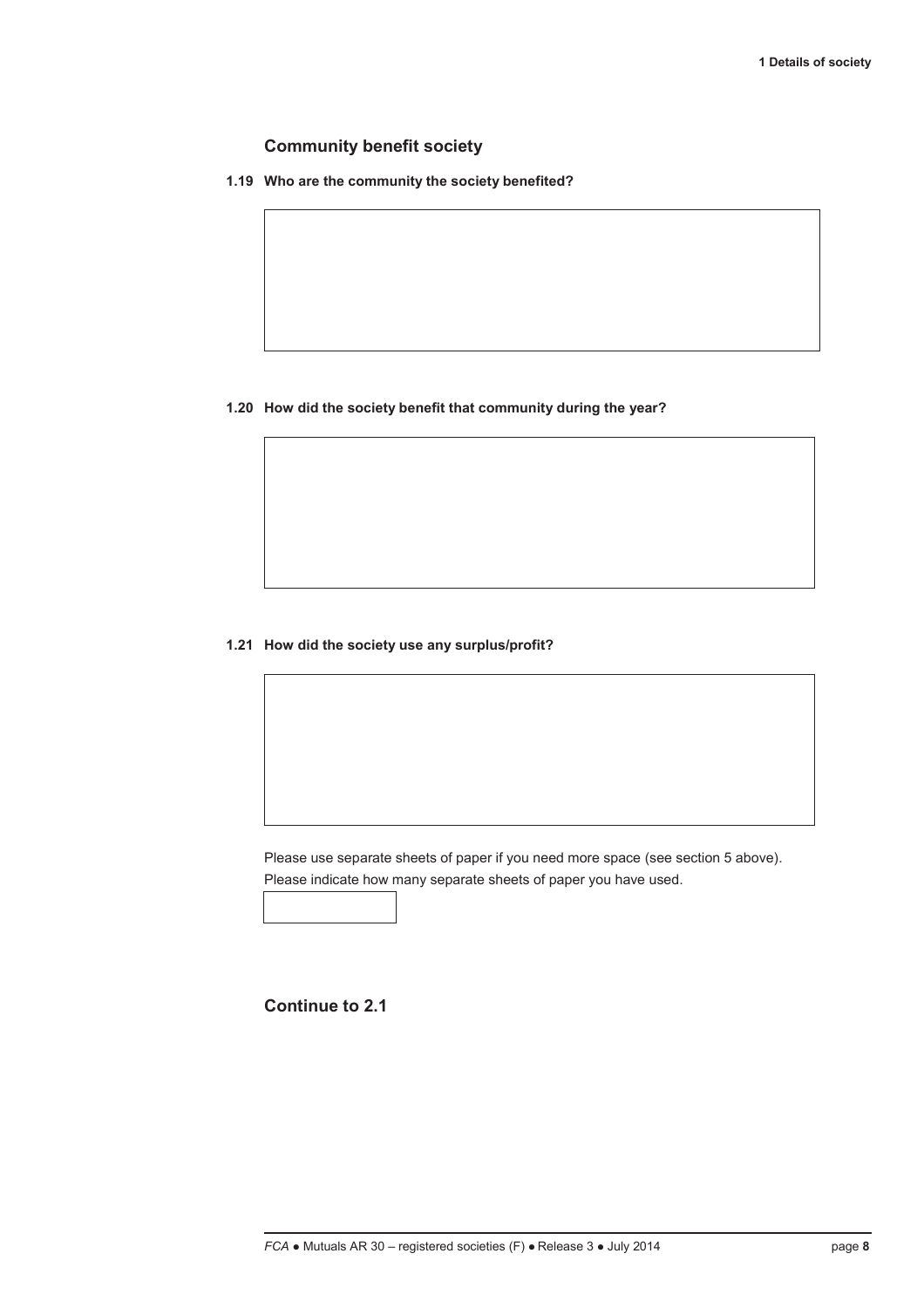**2** Statistics

# **Account details**

#### **2.1 You must enter the figures below**

See notes for help on items E-T. Enter NIL where applicable

| A | Members at beginning of year                                                             | 0        |  |  |  |
|---|------------------------------------------------------------------------------------------|----------|--|--|--|
| B | Members ceased during year                                                               | 5        |  |  |  |
| C | Members admitted during year                                                             | 33       |  |  |  |
| D | Members at end of year                                                                   | 28       |  |  |  |
| Ε | Turnover for year                                                                        | 9,293    |  |  |  |
| F | Total of income and expenditure<br>(receipts and payments added<br>together)             | 17,050   |  |  |  |
| G | Net surplus/(deficit) for year                                                           | (1, 536) |  |  |  |
| H | <b>Fixed assets</b>                                                                      | 0        |  |  |  |
| L | <b>Current assets</b>                                                                    | 2,065    |  |  |  |
| J | Total assets (equal to amount in<br>row O, below)                                        | 2,065    |  |  |  |
| Κ | Current liabilities                                                                      | 3,601    |  |  |  |
| L | Share capital                                                                            | 0        |  |  |  |
| M | Long-term liabilities                                                                    | 0        |  |  |  |
| N | Reserves                                                                                 | (1, 536) |  |  |  |
| O | Total liabilities, share capital &<br>reserves (K+L+M+N) (equal to<br>amount in J above) | 2,065    |  |  |  |
|   | All societies (excluding clubs) must complete boxes P-T                                  |          |  |  |  |
| P | Investments in other registered<br>societies                                             | 0        |  |  |  |
| Q | Loans from members                                                                       | 2,016    |  |  |  |
| R | Loans from Employees'<br><b>Superannuation Schemes</b>                                   | 0        |  |  |  |
| S | Dividends on sales                                                                       | 0        |  |  |  |
| Τ | Share interest                                                                           | 0        |  |  |  |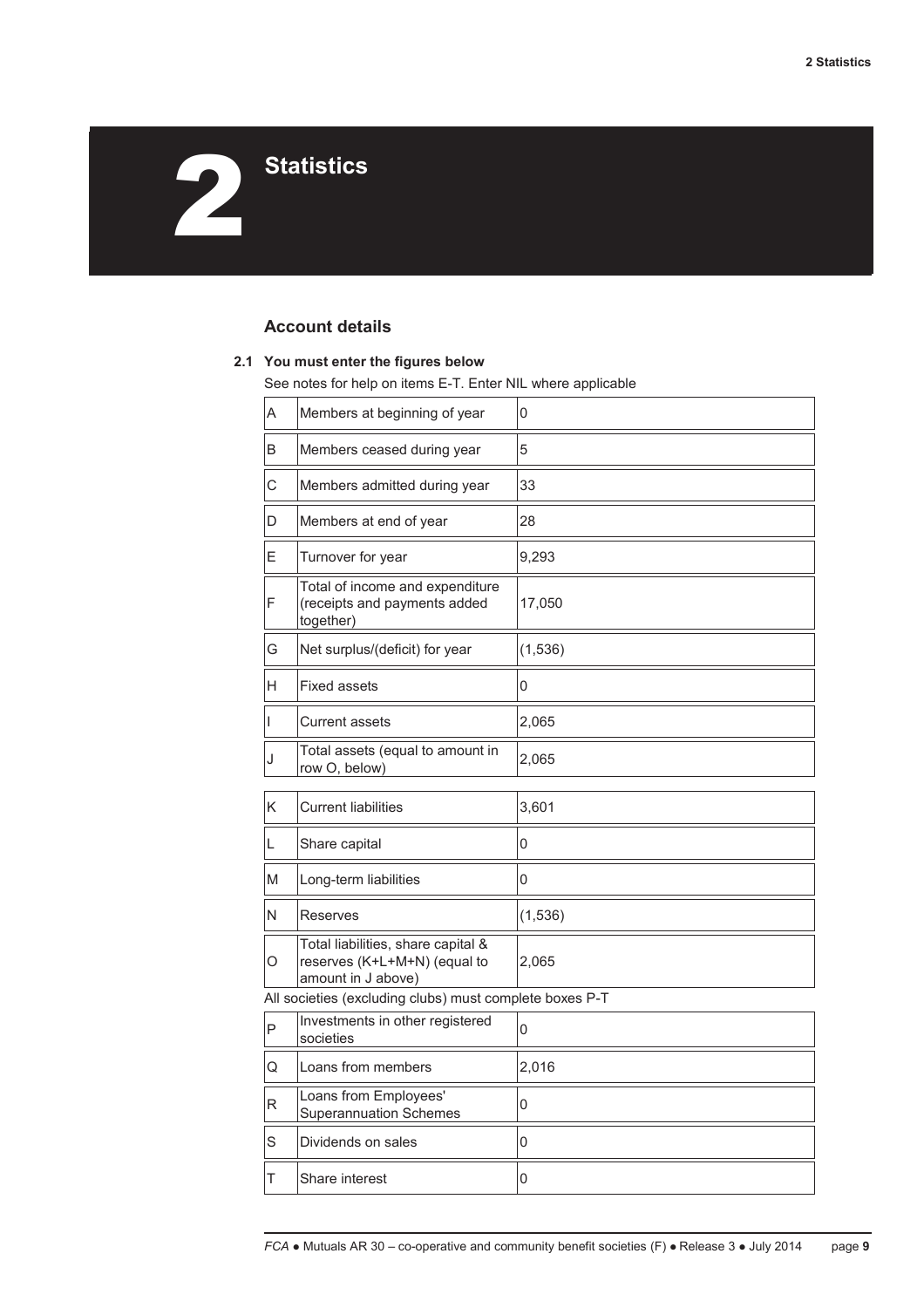**2.2 Names of subsidiaries as defined in sections 100 and 101 of the Co-operative and Community Benefit Societies Act 2014** 

**2.3Names of subsidiaries not dealt with in group accounts (if any) and reasons for exclusions (as approved by the FCA)** 

The society must have written authority from us to exclude a subsidiary from group accounts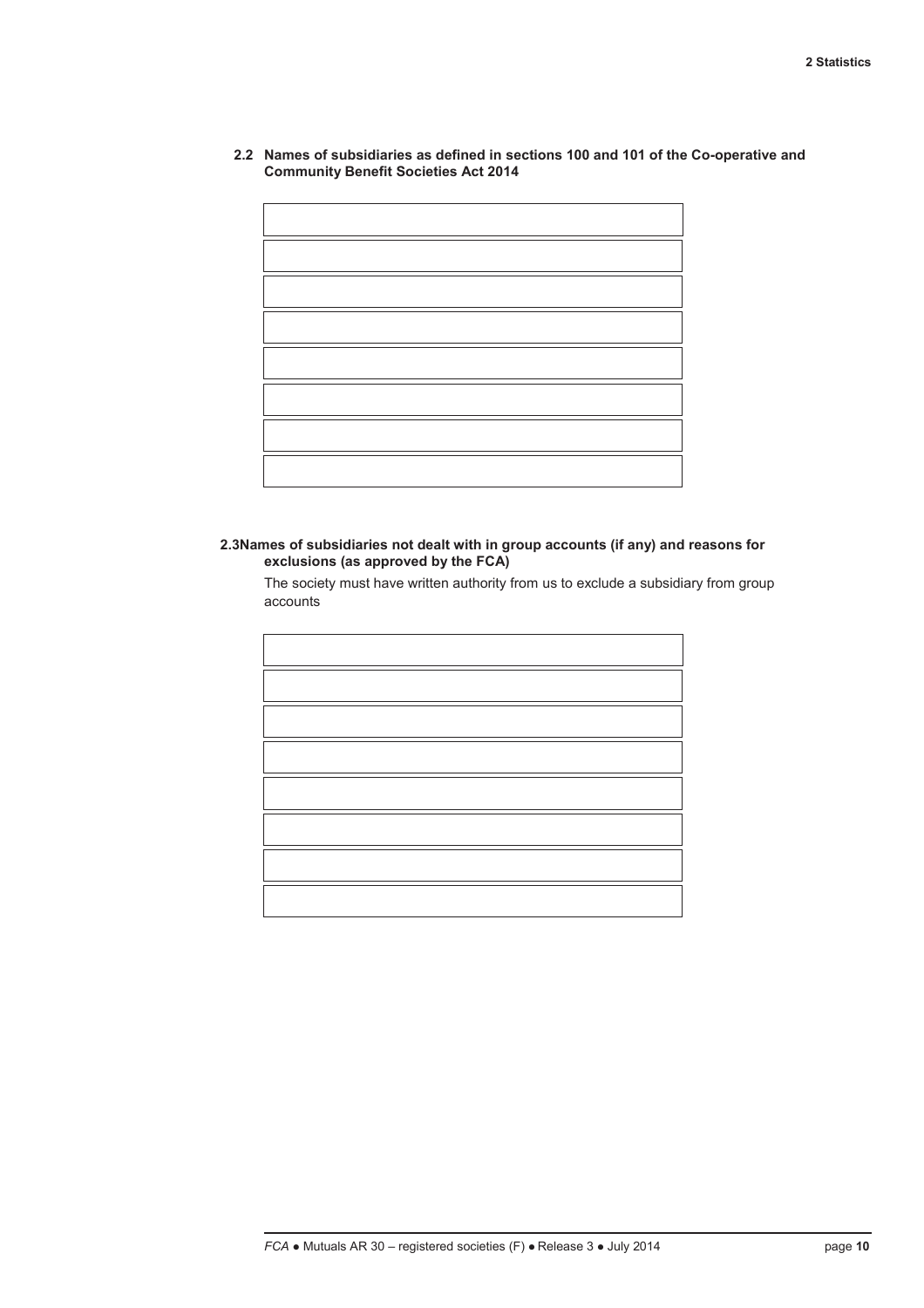3 **The audit** 

#### **3.1 Type of audit used for the attached accounts.**

If the society has used a full professional audit or an accountant's report then the report must be prepared by a registered auditor.

- $\Box$  Full professional audit  $\rightarrow$  Continue to section 4
- $\Box$  Accountant's report  $\rightarrow$  Complete questions 3.2 and 3.3
- $\Box$  Lay audit  $\Box$  Complete questions 3.2 and 3.3
- 
- $\boxtimes$  Unaudited  $\longrightarrow$  Complete questions 3.2 and 3.3
- **3.2 Do the society's registered rules allow the society not to undertake a full professional audit?** 
	- $\Box$  No
	- $\boxtimes$  Yes
- **3.3 Has the membership passed at a general meeting a resolution allowing the society not to undertake a full professional audit for the year of account in question?** (In accordance with section 84 of the Co-operative and Community Benefit Societies Act 2014)

 $\Box$  No Yes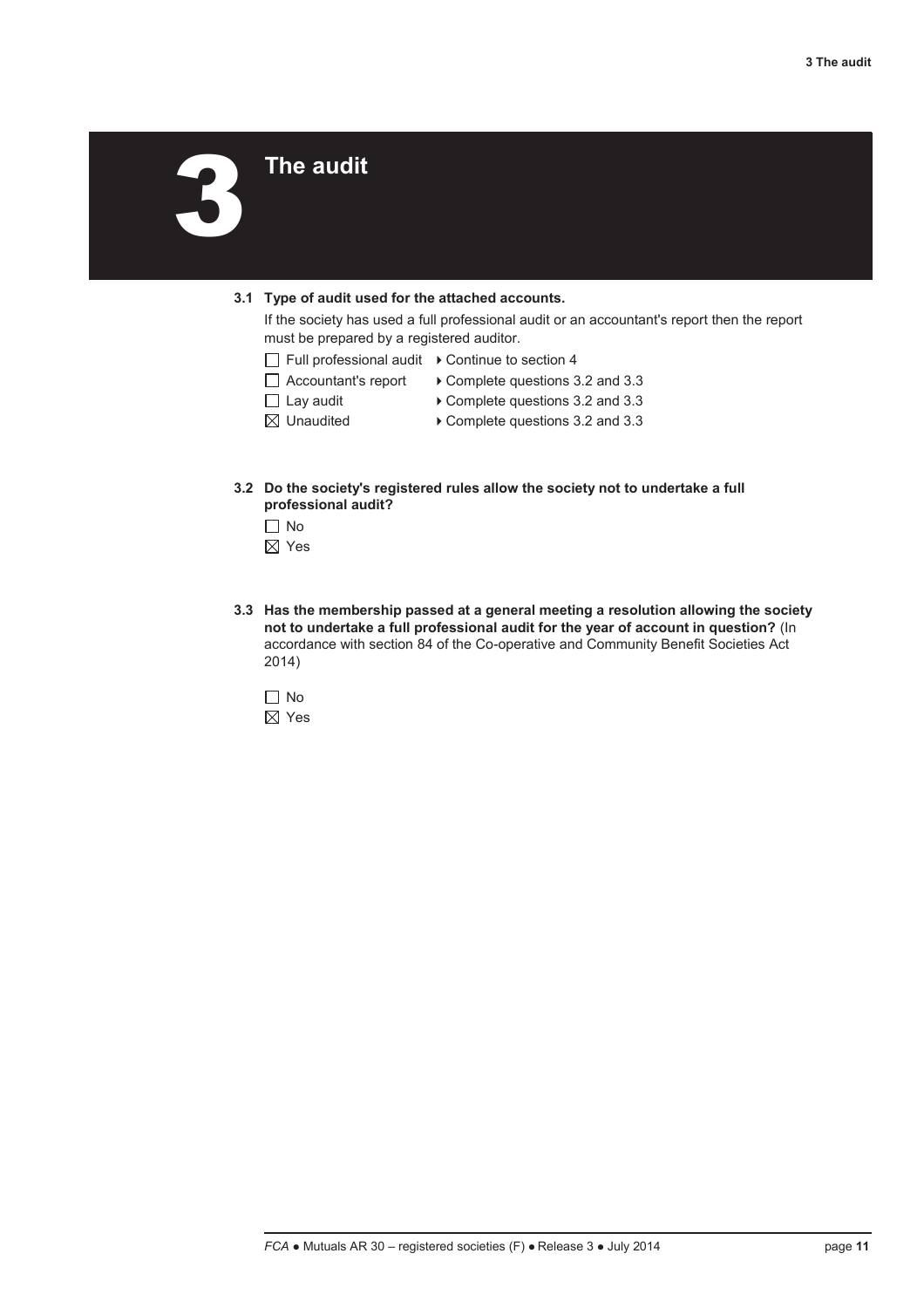# 4 **Accounts and signature**

# **Accounts**

 **4.1 Date on which the accounts and balance sheet will be/were laid before the AGM (dd/mm/yyyy)** 



- **4.2 Has your society produced accounts to the minimum standard required?** 
	- $\boxtimes$  Yes  $\blacktriangleright$  you must confirm that you have attached the accounts and the audit/accountant's report bearing the original signatures of the auditor (if required by law), the secretary and the two committee members.  $\Box$   $\Box$  Attached

 $\Box$  No  $\rightarrow$  you must produce accounts to the minimum standard required, see notes for details.

#### **Signature – all societies to complete**

 **4.3 The Secretary of the society must sign and date below** 

I certify that the information in this form is correct to the best of my knowledge and belief.

| Name          | <b>Guy Lochhead</b>               |
|---------------|-----------------------------------|
| Signature     |                                   |
|               | Bull                              |
|               | signed on 31/10/2018 13:32:10 GMT |
| Phone number  | 07964673984                       |
| <b>F</b> mail | guy@bristolcooperativegym.org     |
| Date          | 31/10/18                          |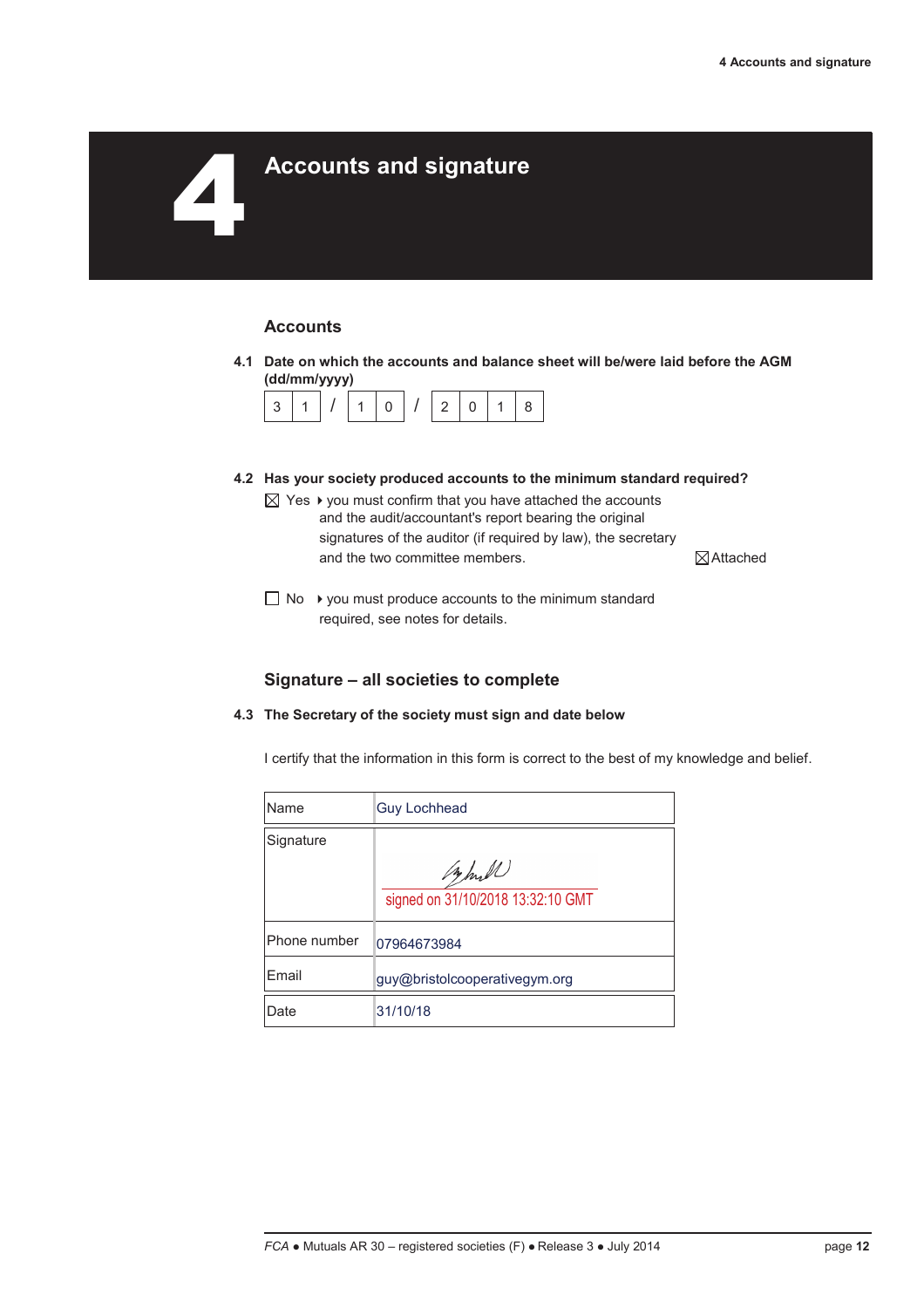**Bristol Co-operative Gym Limited**

**Company No. RS004395**

**Committee's Report and Unaudited Accounts**

**31 March 2018**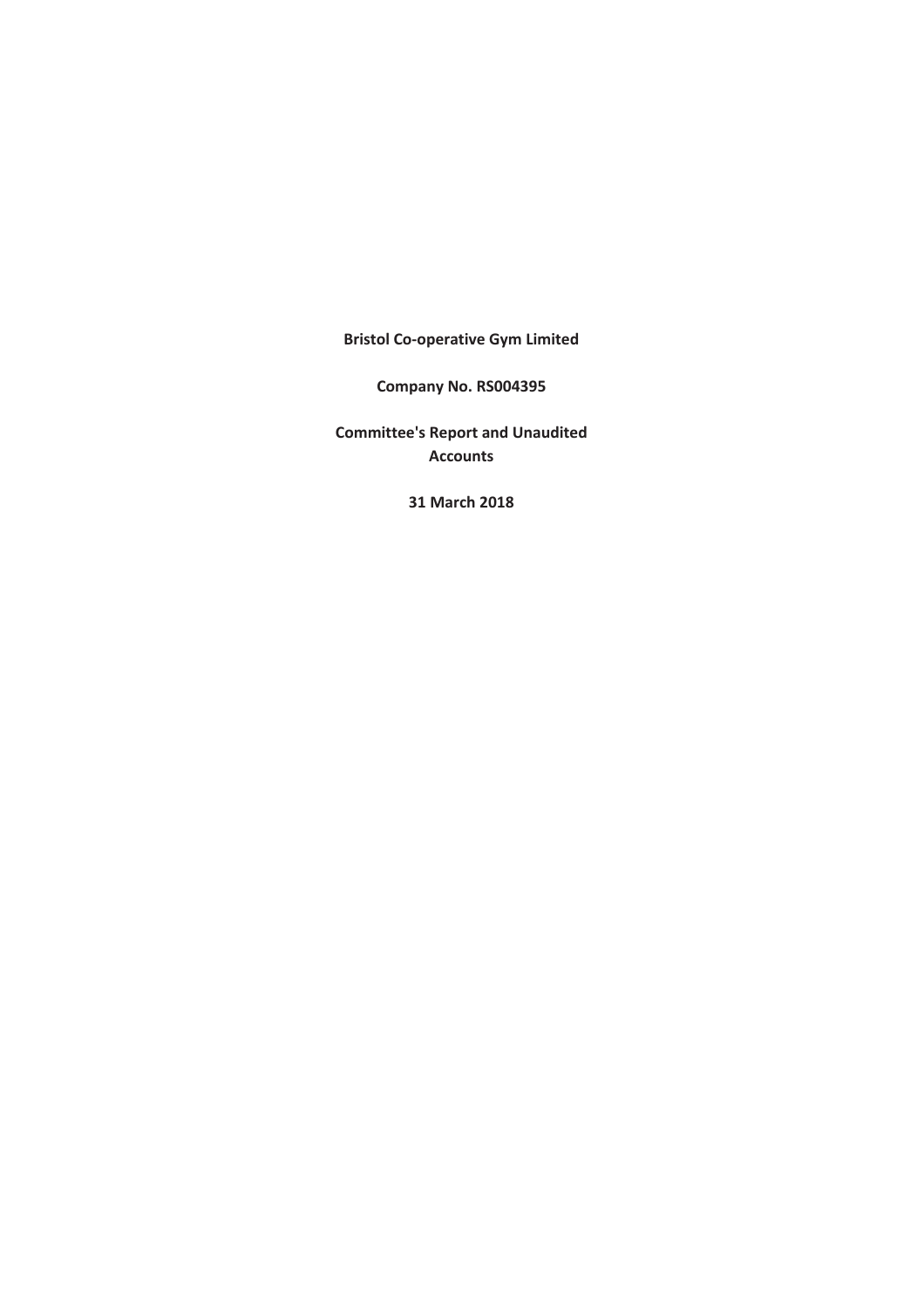# **Bristol Co-operative Gym Limited CONTENTS**

|                                | Pages  |
|--------------------------------|--------|
| Company Information            |        |
| Committee's Report             | 3      |
| Income and Expenditure Account | 4      |
| <b>Balance Sheet</b>           | 5      |
| Statement of Changes in Equity | 6      |
| Notes to the Accounts          | 7 to 9 |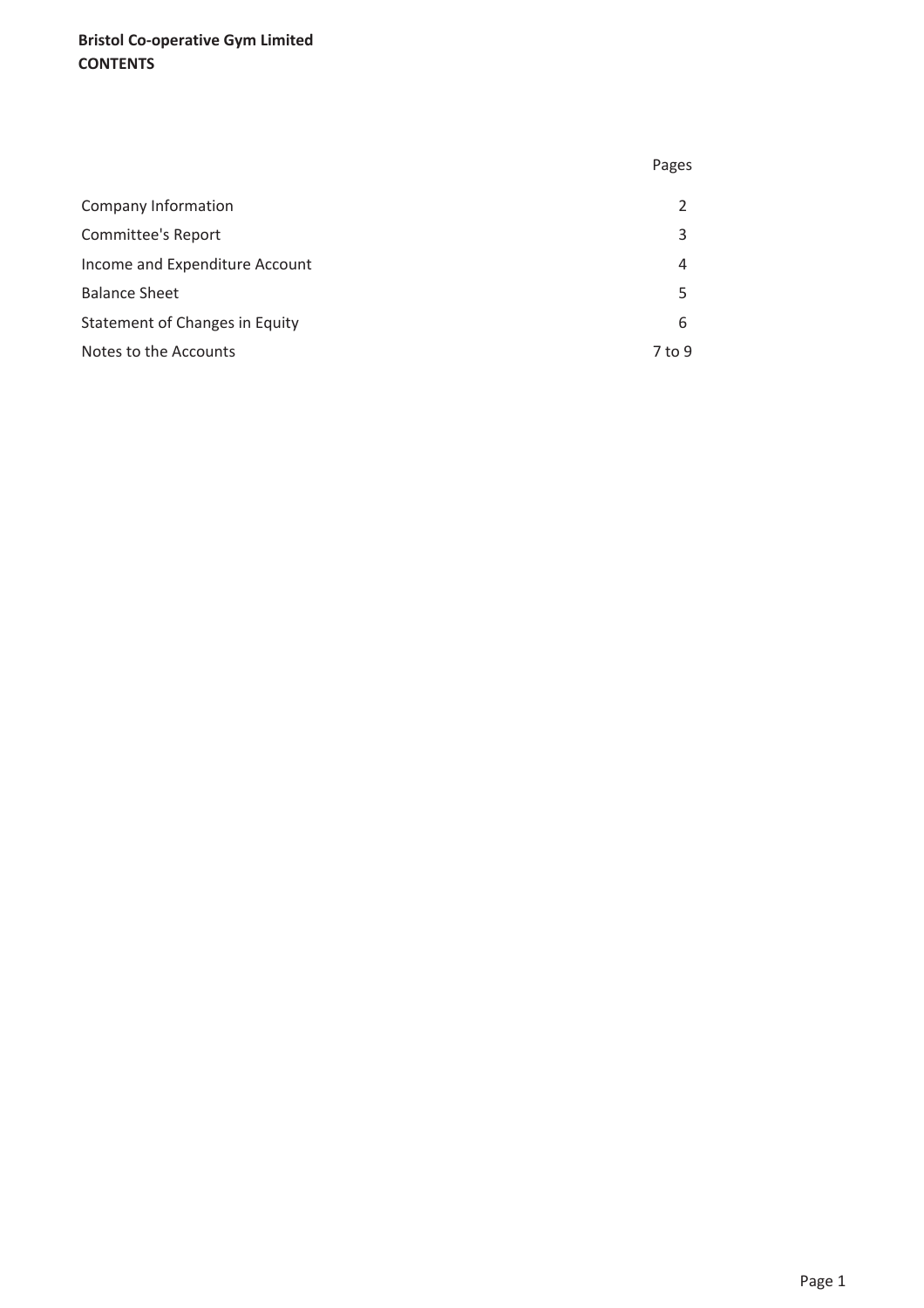# **Bristol Co-operative Gym Limited COMPANY INFORMATION**

# **Directors**

- S. Cole
- L. Gamaz
- R. Hahn
- G. Lochhead

## **Secretary**

G. Lochhead

# **Registered Office**

13 Perry Street Bristol BS5 0SY

## **Accountants**

Magic Bean Counters Limited Unit 14c, The Old Co-op 42 Chelsea Road Bristol BS5 6AF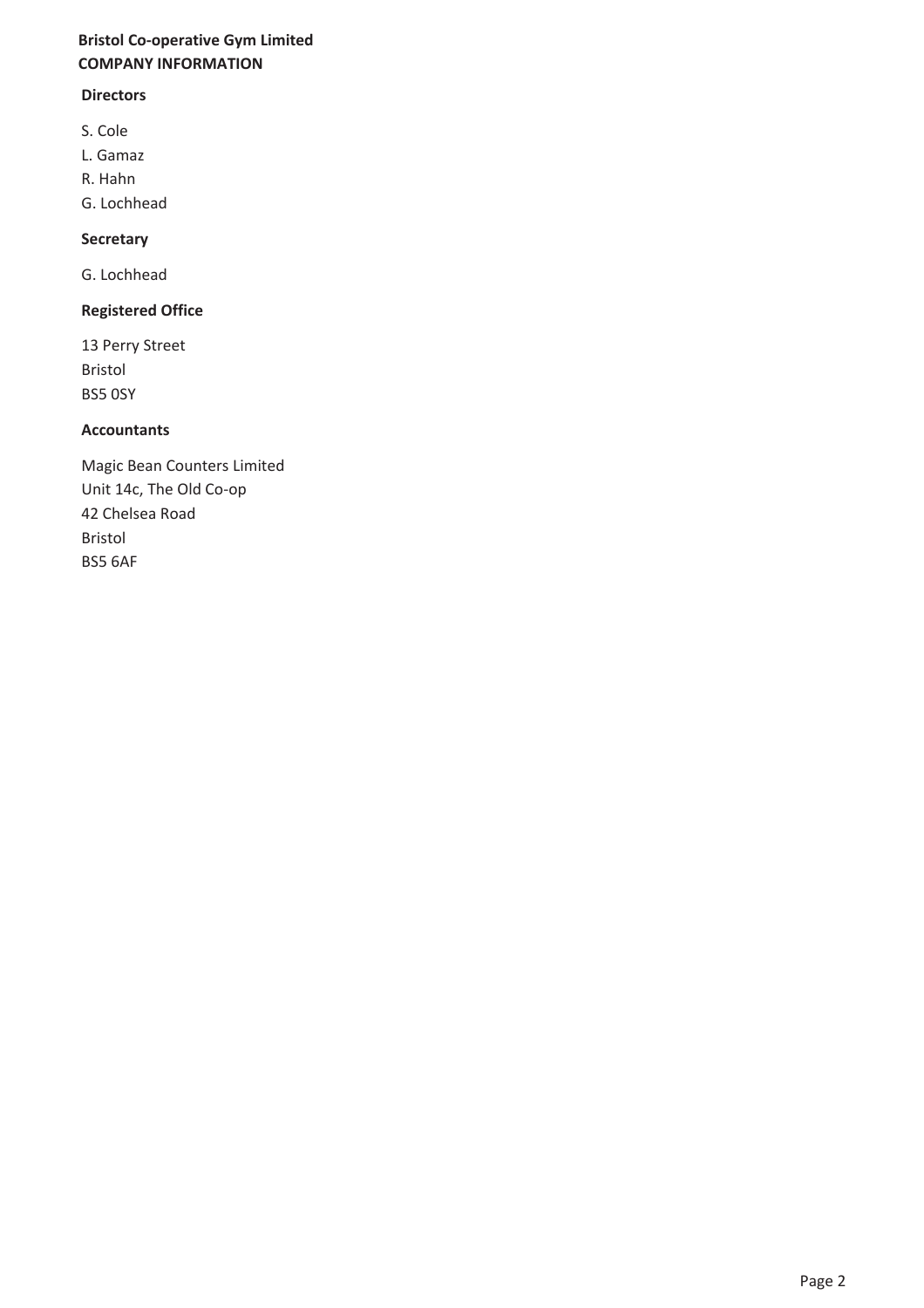# **Bristol Co-operative Gym Limited COMMITTEES REPORT**

The Committee, who are also directors of the company for the purposes of the Companies Act 2006, present their report and the accounts for the period ended 31 March 2018.

# **Principal activities**

The principal activity of the company during the period under review was coaching and sport instruction.

# **Directors**

The Directors who served at any time during the period were as follows:

| A. Holding           | (Resigned 20 May 2018) |
|----------------------|------------------------|
| G. Lochhead          |                        |
| V. Wakefield-Jarrett | (Resigned 20 May 2018) |

The above report has been prepared in accordance with the provisions applicable to companies subject to the small companies regime as set out in Part 15 of the Companies Act 2006.

Signed on behalf of the board

leyell

G. G. 2006 C. Local GMT G. 2018 13:31:32 GMT Company Secretary 31 October 2018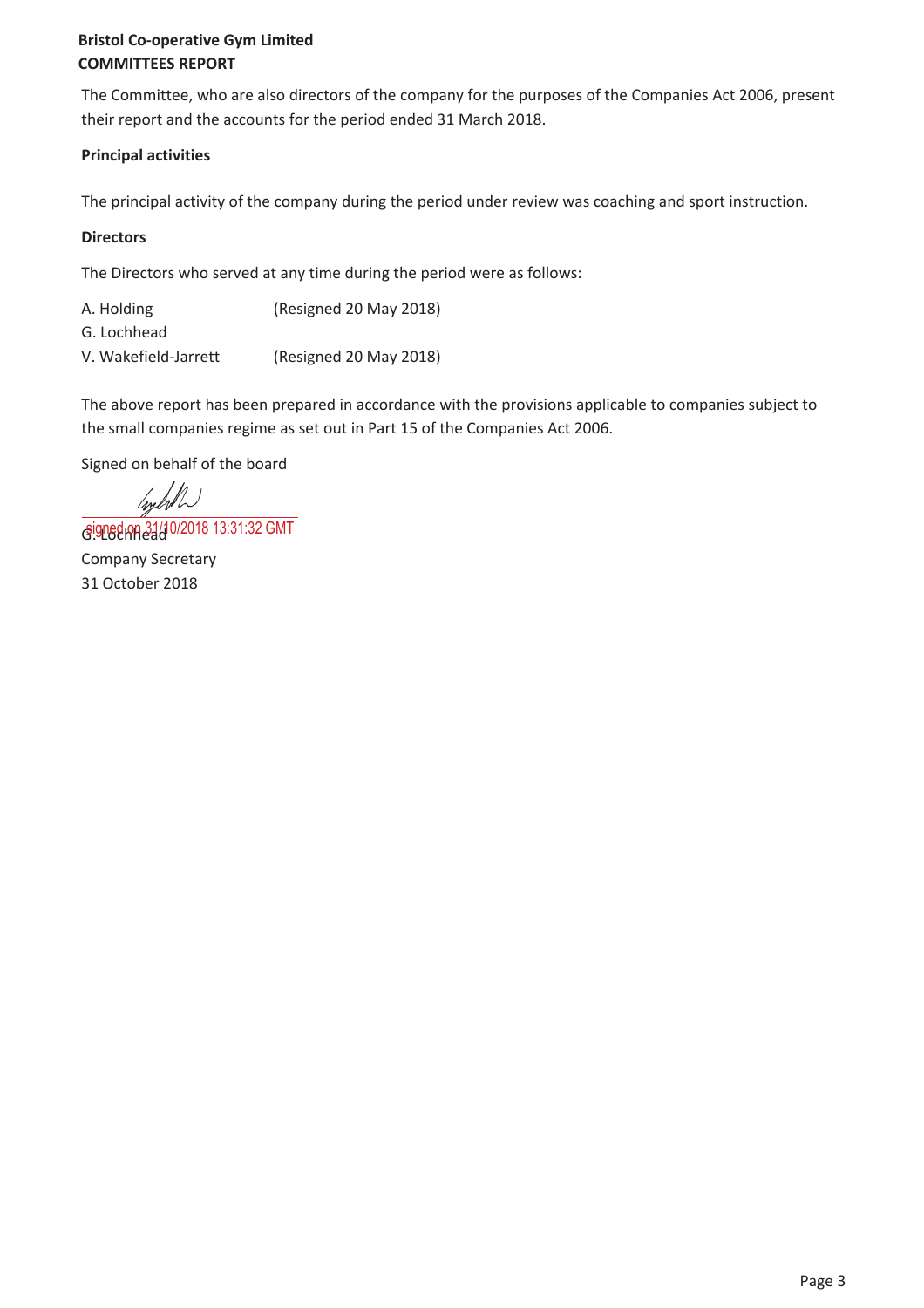# **Bristol Co-operative Gym Limited INCOME AND EXPENDITURE ACCOUNT**

# **for the period ended 31 March 2018**

|                                                 | <b>Notes</b> | 2018     |  |
|-------------------------------------------------|--------------|----------|--|
|                                                 |              | £        |  |
| <b>Turnover</b>                                 |              | 9,293    |  |
| Cost of Sales                                   |              | (9, 349) |  |
| <b>Gross loss</b>                               |              | (56)     |  |
| Distribution costs and selling expenses         |              | (167)    |  |
| Administrative expenses                         |              | (1, 313) |  |
| <b>Operating deficit</b>                        |              | (1,536)  |  |
| Deficit on ordinary activities before taxation  |              | (1,536)  |  |
| Deficit for the financial period after taxation |              | (1,536)  |  |

The company did not trade during the preceding period. During that period, the company received no income and incurred no expenditure and therefore made neither profit nor loss.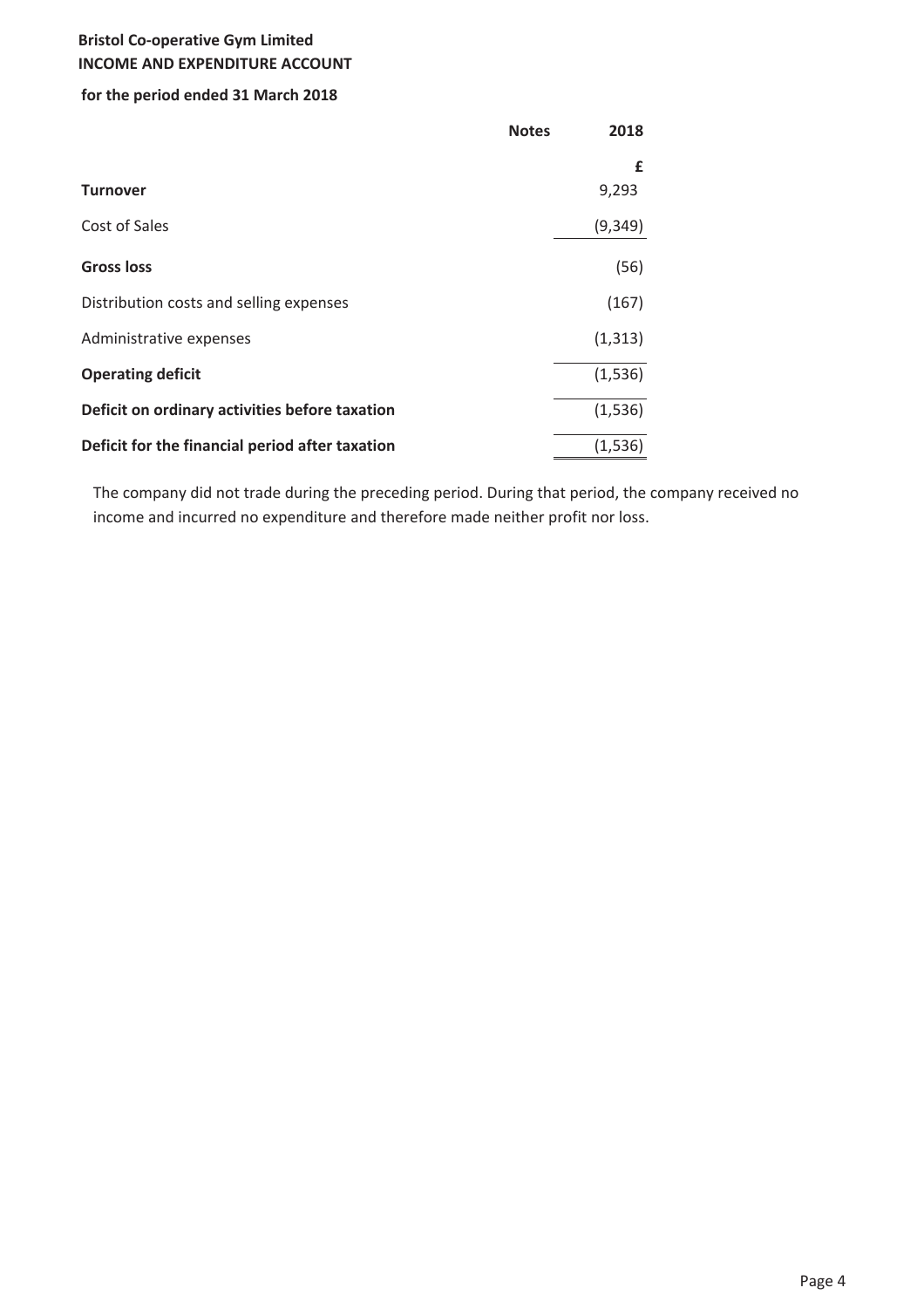# **Bristol Co-operative Gym Limited BALANCE SHEET**

#### **at 31 March 2018**

| RS004395<br><b>Company No.</b>                       | <b>Notes</b>   | 2018    |
|------------------------------------------------------|----------------|---------|
|                                                      |                | £       |
| <b>Current assets</b>                                |                |         |
| <b>Debtors</b>                                       | $\overline{2}$ | 755     |
| Cash at bank and in hand                             |                | 1,310   |
|                                                      |                | 2,065   |
| <b>Creditors:</b> Amount falling due within one year | 3              | (3,601) |
| <b>Net current liabilities</b>                       |                | (1,536) |
| <b>Total assets less current liabilities</b>         |                | (1,536) |
| <b>Net liabilities</b>                               |                | (1,536) |
| <b>Reserves</b>                                      |                |         |
| Income and expenditure account                       |                | (1,536) |
| <b>Total equity</b>                                  |                | (1,536) |

These accounts have been prepared in accordance with the special provisions applicable to companies subject to the small companies regime of the Companies Act 2006.

For the period ended 31 March 2018 the company was entitled to exemption under section 477 of the Companies Act 2006 relating to small companies.

The members have not required the company to obtain an audit in accordance with section 476 of the Companies Act 2006.

The directors acknowledge their responsibilities for complying with the requirements of the Companies Act 2006 with respect to accounting records and the preparation of accounts.

Approved by the board on 31 October 2018

And signed on its behalf by:

| signed on 31/10/2018 12:38:11 GMT signed on 31/10/2018 15:37:18 GMT signed on 31/10/2018 13:31:32 GMT<br>L. Gamaz |  |
|-------------------------------------------------------------------------------------------------------------------|--|

31 October 2018

Director **Director** Director **Company Secretary**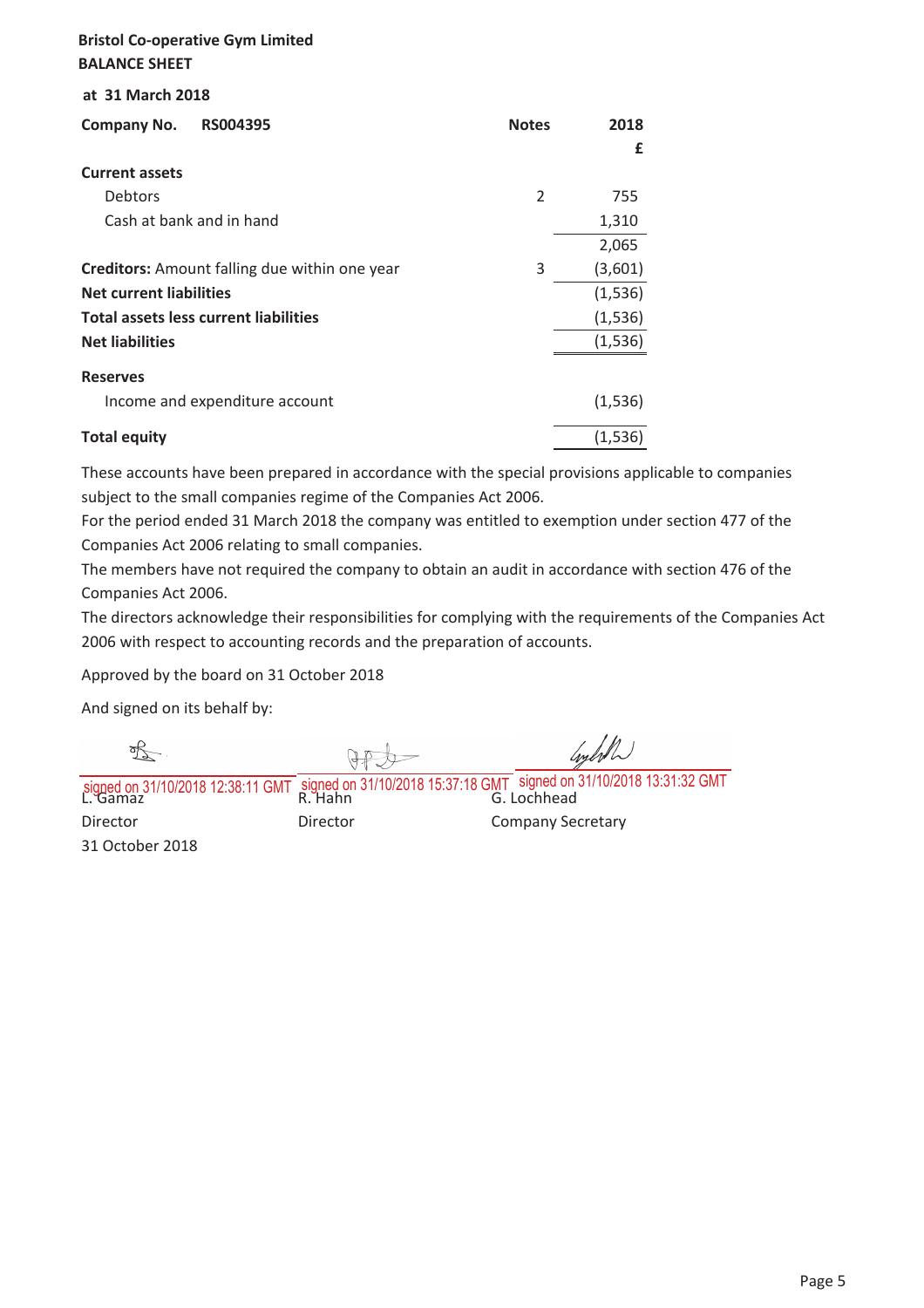# **Bristol Co-operative Gym Limited STATEMENT OF CHANGES IN EQUITY**

# **for the period ended 31 March 2018**

|                        | Income and<br><b>Expenditure</b> |                          |
|------------------------|----------------------------------|--------------------------|
|                        | <b>Account</b>                   | <b>Total equity</b>      |
|                        | £                                | £                        |
| At 8 June 2016         | $\overline{\phantom{a}}$         | $\overline{\phantom{a}}$ |
| Deficit for the period | (1,536)                          | (1,536)                  |
| At 31 March 2018       | (1,536)                          | (1, 536)                 |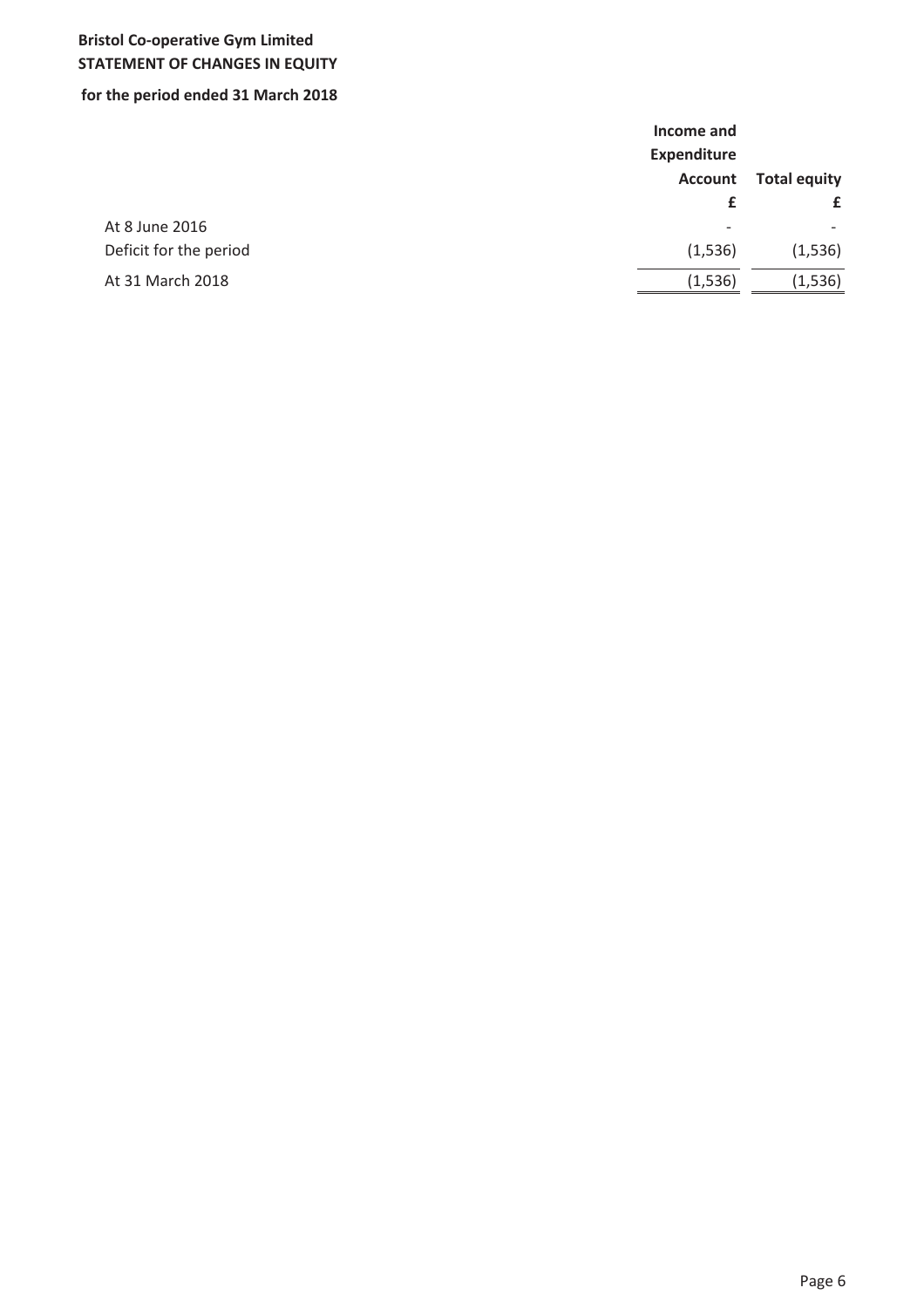# **Bristol Co-operative Gym Limited NOTES TO THE ACCOUNTS**

# **for the period ended 31 March 2018**

#### 1 **Accounting policies**

#### **Basis of preparation**

The accounts have been prepared in accordance with FRS 102 - The Financial Reporting Standard applicable in the UK and Republic of Ireland (as applied to small entities by section 1A of the standard) and the Companies Act 2006 . There were no material departures from that standard.

The accounts have been prepared under the historical cost convention as modified by the revaluation of certain fixed assets and in accordance with the accounting policies set out below.

# **Turnover**

Turnover is measured at the fair value of the consideration received or receivable. Turnover is reduced for estimated customer returns, rebates and other similar allowances.

Revenue from the sale of goods is recognised when all the following conditions are satisfied:

- the Company has transferred to the buyer the significant risks and rewards of ownership of the goods;
- the Company retains neither continuing managerial involvement to the degree usually associated with ownership nor effective control over the goods sold;
- the amount of revenue can be measured reliably;
- it is probable that the economic benefits associated with the transaction will flow to the Company; and
- the costs incurred or to be incurred in respect of the transaction can be measured reliably.

Specifically, revenue from the sale of goods is recognised when goods are delivered and legal title is passed.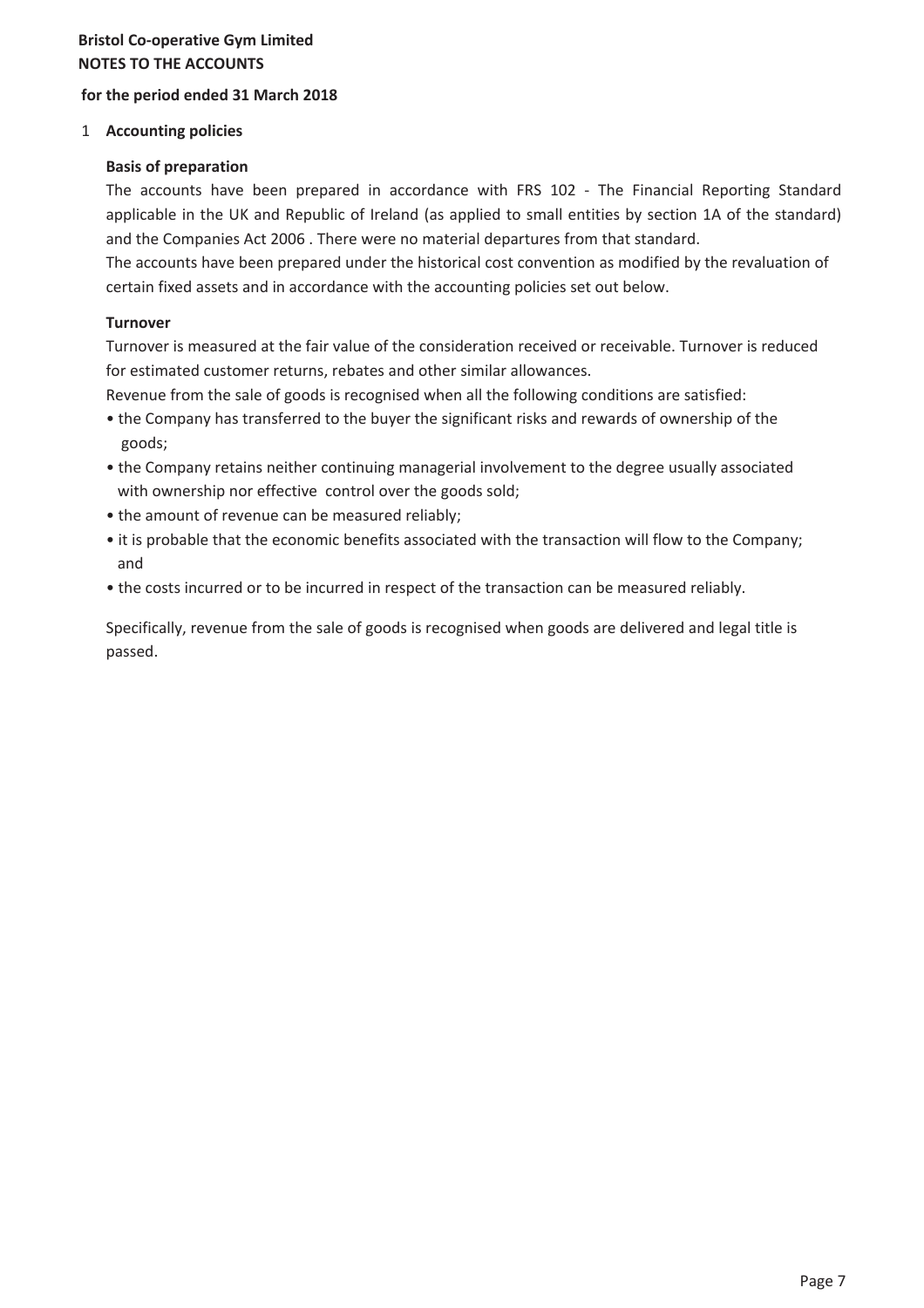# **Bristol Co-operative Gym Limited NOTES TO THE ACCOUNTS**

#### **Taxation**

Income tax expense represents the sum of the tax currently payable and deferred tax.

The tax currently payable is based on taxable profit for the year. Taxable profit differs from the surplus as reported in the income and expenditure account because of items of income or expense that are taxable or deductible in other years and items that are never taxable or deductible. The Company's liability for current tax is calculated using tax rates that have been enacted or substantively enacted by the end of the reporting period.

Deferred tax is recognised on timing differences between the carrying amounts of assets and liabilities in the financial statements and the corresponding tax bases used in the computation of taxable profit. Deferred tax liabilities are generally recognised for all taxable temporary differences. Deferred tax assets are generally recognised for all deductible timing differences to the extent that it is probable that taxable profits will be available against which those deductible temporary differences can be utilised. The carrying amount of deferred tax assets is reviewed at the end of each reporting period and reduced to the extent that it is no longer probable that sufficient taxable profits will be available to allow all or part of the asset to be recovered.

Deferred tax assets and liabilities are measured at the tax rates that are expected to apply in the period in which the liability is settled or the asset realised, based on tax rates (and tax laws) that have been enacted or substantively enacted by the end of the reporting period.

Current or deferred tax for the year is recognised in the income and expenditure account, except when they relate to items that are recognised in other comprehensive income or directly in equity, in which case, the current and deferred tax is also recognised in other comprehensive income or directly in equity respectively.

#### **Trade and other debtors**

Trade and other debtors are initially recognised at fair value and thereafter stated at amortised cost using the effective interest method, less impairment losses for bad and doubtful debts.

#### **Trade and other creditors**

Short term creditors are measured at the transaction price. Other financial liabilities, including bank loans, are measured initially at fair value, net of transaction costs, and are measured subsequently at amortised cost using the effective interest method.

#### **Provisions**

Provisions are made where an event has taken place that gives the Company a legal or constructive obligation that probably requires settlement by a transfer of economic benefit, and a reliable estimate can be made of the amount of the obligation.

Provisions are charged as an expense to the income and expenditure account in the year that the Company becomes aware of the obligation, and are measured at the best estimate at balance sheet date of the expenditure required to settle the obligation, taking into account relevant risks and uncertainties. When payments are eventually made, they are charged to the provision carried in the balance sheet.

#### 2 **Debtors**

|               | 2018 |
|---------------|------|
|               | f    |
| Other debtors | 755  |
|               | 755  |
|               |      |